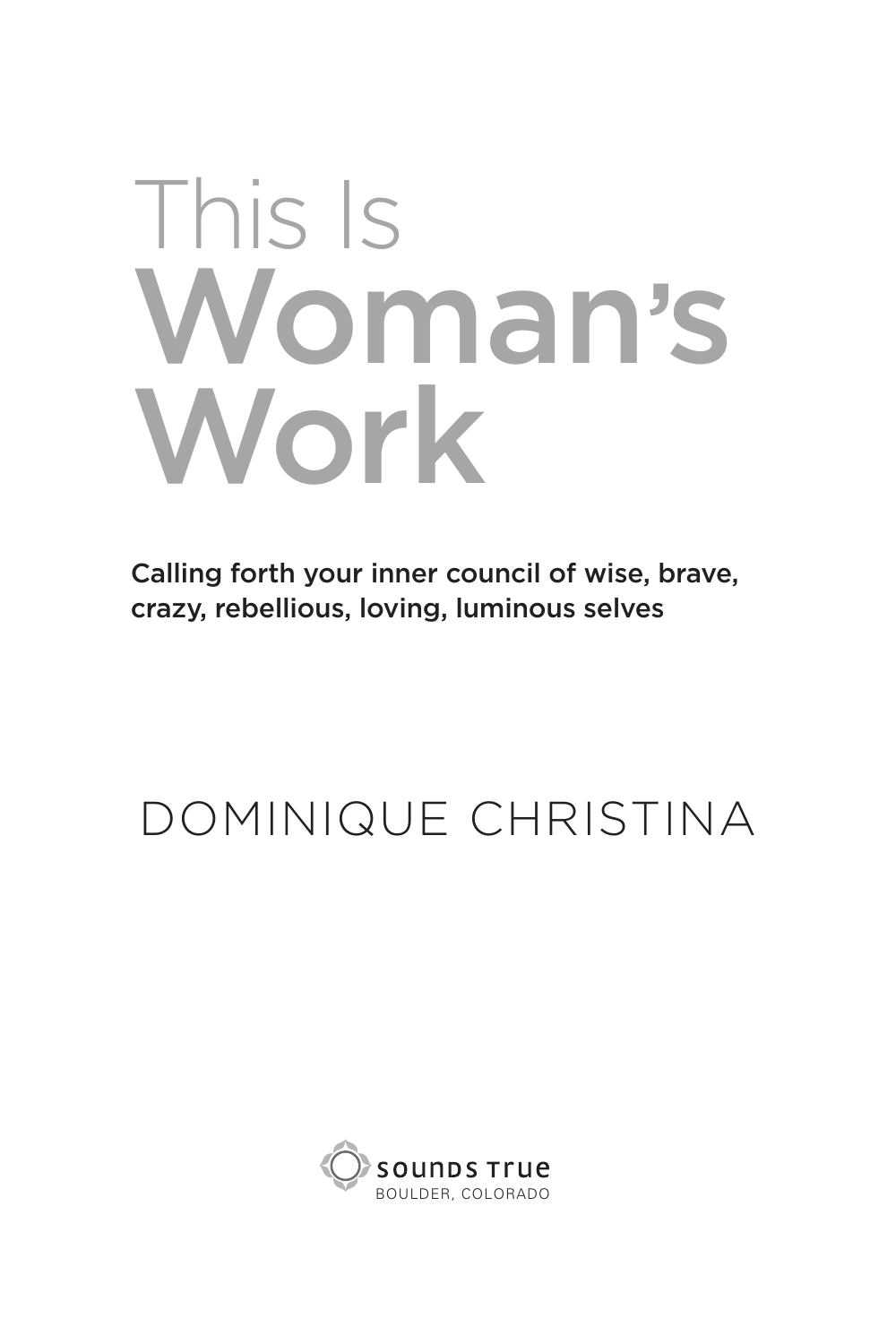## Contents

| an introduction | Our Unclaimed Hallelujahs 1         |
|-----------------|-------------------------------------|
| one             | The Shadow Woman 9                  |
| two             | The Ghost Woman 17                  |
| three           | The <b>Willing</b> Woman 25         |
| four            | The Rebel Woman 35                  |
| five            | The Woman with <b>Cool Hands</b> 43 |
| six             | The <b>Conjure</b> Woman 49         |
| seven           | The <b>Wombed</b> Woman 57          |
| eight           | The <b>Journey</b> Woman 67         |
| nine            | The <b>Shapeshifter</b> Woman 75    |
| ten             | The <b>Warrior</b> Woman 87         |
| eleven          | The Third Eye Woman 97              |
| twelve          | The <b>Howling</b> Woman 107        |
| thirteen        | The <b>Violated</b> Woman 117       |
| fourteen        | The <b>Beggar</b> Woman 127         |

**fifteen**  The Bone Woman . . . 137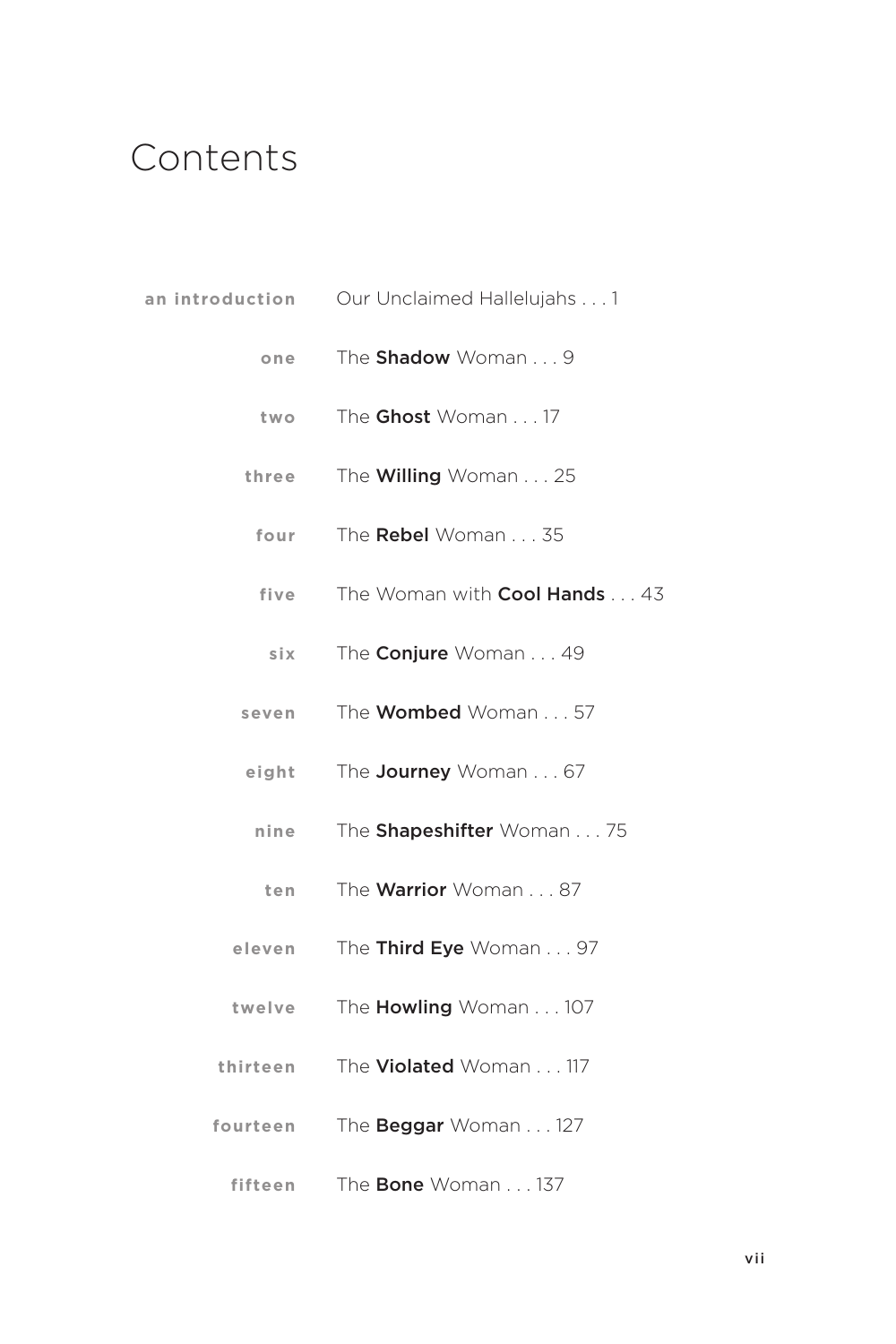| sixteen   | The Liberator Woman 149                |
|-----------|----------------------------------------|
| seventeen | The Woman of <b>Words</b> $\ldots$ 157 |
| eighteen  | The <b>Wild</b> Woman 165              |
| nineteen  | The <b>Whisper</b> Woman 175           |
| twenty    | The <b>Everywoman</b> 185              |
| epilogue  | Because We Are So Many 191             |
|           | Acknowledgments 195                    |
|           | About the Author 197                   |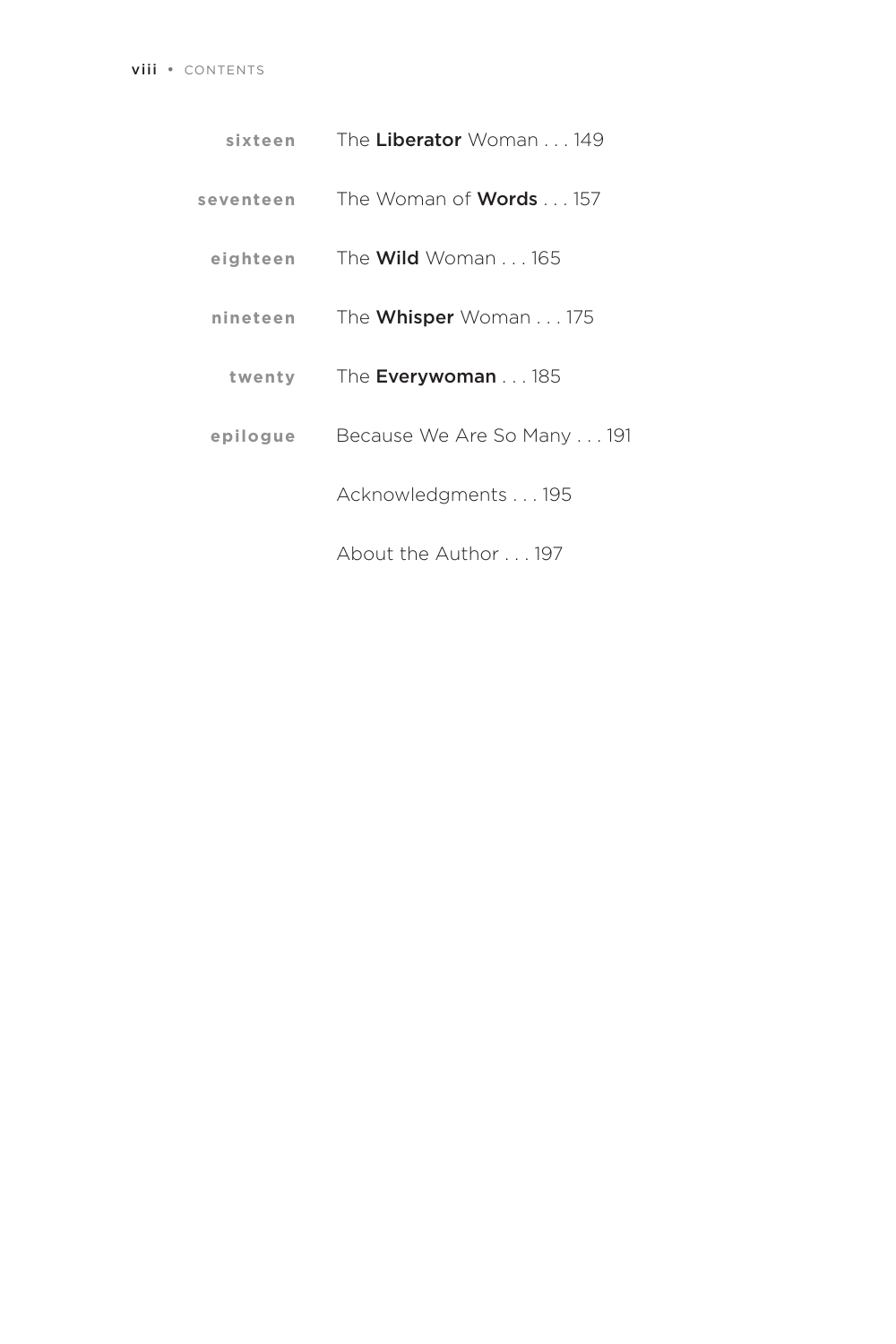**an introduction**

### Our Unclaimed Hallelujahs

Why is it important for women to define themselves? While it is important for everybody, everywhere, to do that work, for me, there is an urgency for women. When you have inherited a construct that names, describes, and practices out an ideology that women are somehow less important, less necessary, then the work of defining yourself carries with it a kind of fury—or Fury.

In Greek mythology, the Furies were three women born from the blood of Uranus, the god of sky, when his son Cronus wounded him in battle. In other words, the blood of a wounded warrior gave rise to these fiery women. The metaphor for me is luminous. In a patriarchal context (and we *are* living in a patriarchal context), the machinery that often drives politics oppressive to women is borne out of a wounded warrior motif and the inheritance of war that passes between father and son. I have long believed that if men had not been conditioned to be conquerors, then women would not need to be a regarded as a designated underclass. To that end, one might argue that, on some level, in order for women to have authorship of themselves, they often travel through the fire, through the bloody constructs that have been built by wounded warriors.

The Furies were imagined as hags, storm-bearers, replete with serpents for hair and bat wings. They are often written as monstrous and venomous. But what the Furies were catalyzed by was a profound sense of justice. The Furies meted out punishment to those who had committed wrong swiftly and often severely. They were unapologetic about tormenting a tormentor. The murderer was punished, the destroyer of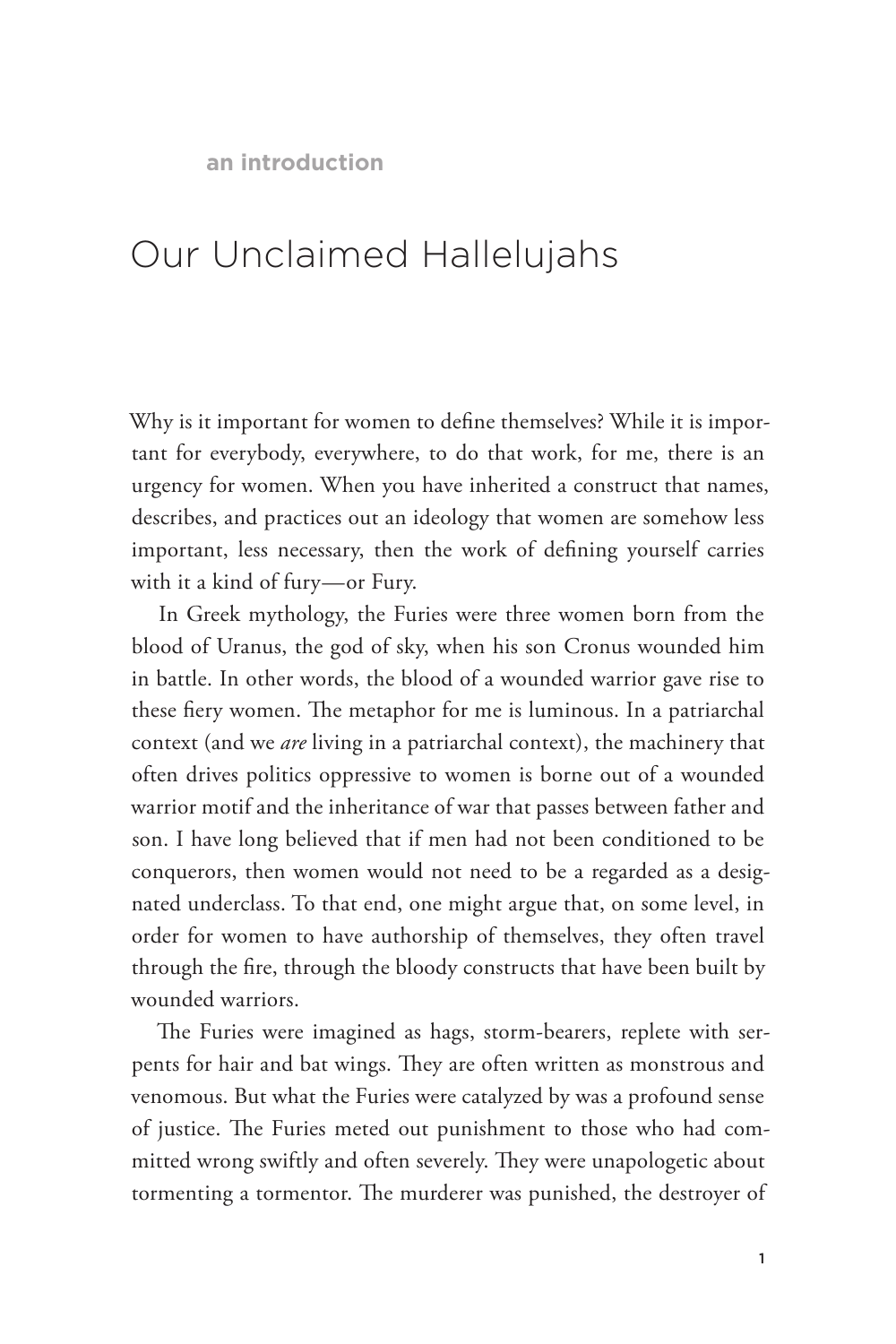family was punished, and the one who pillaged and plundered was punished for causing so much wounding. They were strong women insisting on justice and operating in the full utility of their magic. They showed up big and were unapologetic about seeking balance when wrong had been done.

The Furies also, and perhaps more importantly, represent the ways in which the nature of goddesses can be so riotously misrepresented and why being a goddess/woman requires us to author ourselves. The Furies show us *Woman,* in all of her complicated and necessary forms.

As a child attracted to mythology, I was drawn to particularly stories about "ruined" women—women we were not supposed to revere, women we were supposed to loathe, fear, or pity. Women like Medusa, an extraordinarily beautiful woman whose affinity for herself had to be met with punishment. Poseidon raped beautiful Medusa in Athena's temple, and when Medusa spoke of her violation, angry Athena transformed her into the snarling monster with serpents for hair. I've never loathed Medusa; I empathized with her. I saw countless examples of her in my neighborhood. In the same way, I never feared the Furies; I respected them. Oh, how I wish *they* had lived in my community when I was a little girl. They would have known what to do about the battering husbands that peopled my block, the little girls who refused to be authored by any hand other than their own and so were punished. How I wish there were fierce, modern-day justice-driven goddesses who could strike down the Poseidons and Athenas who lived in the neighborhood I matriculated from—goddesses who could call down the thunder and magically restore the Medusas to their original beauty. These canonical examples of fiery women show not only what we are composed of, but also the ways in which we can reclaim our own fire in our own way.

Most canonized illustrations of women authored by men portray them as purveyors of evil and the downfall of man. In stories, women must *always* be punished for being too big, too beautiful, too brilliant, or too brash, for forever communing with snakes. The lesson is always the same: women like this must be reviled and feared, shunned and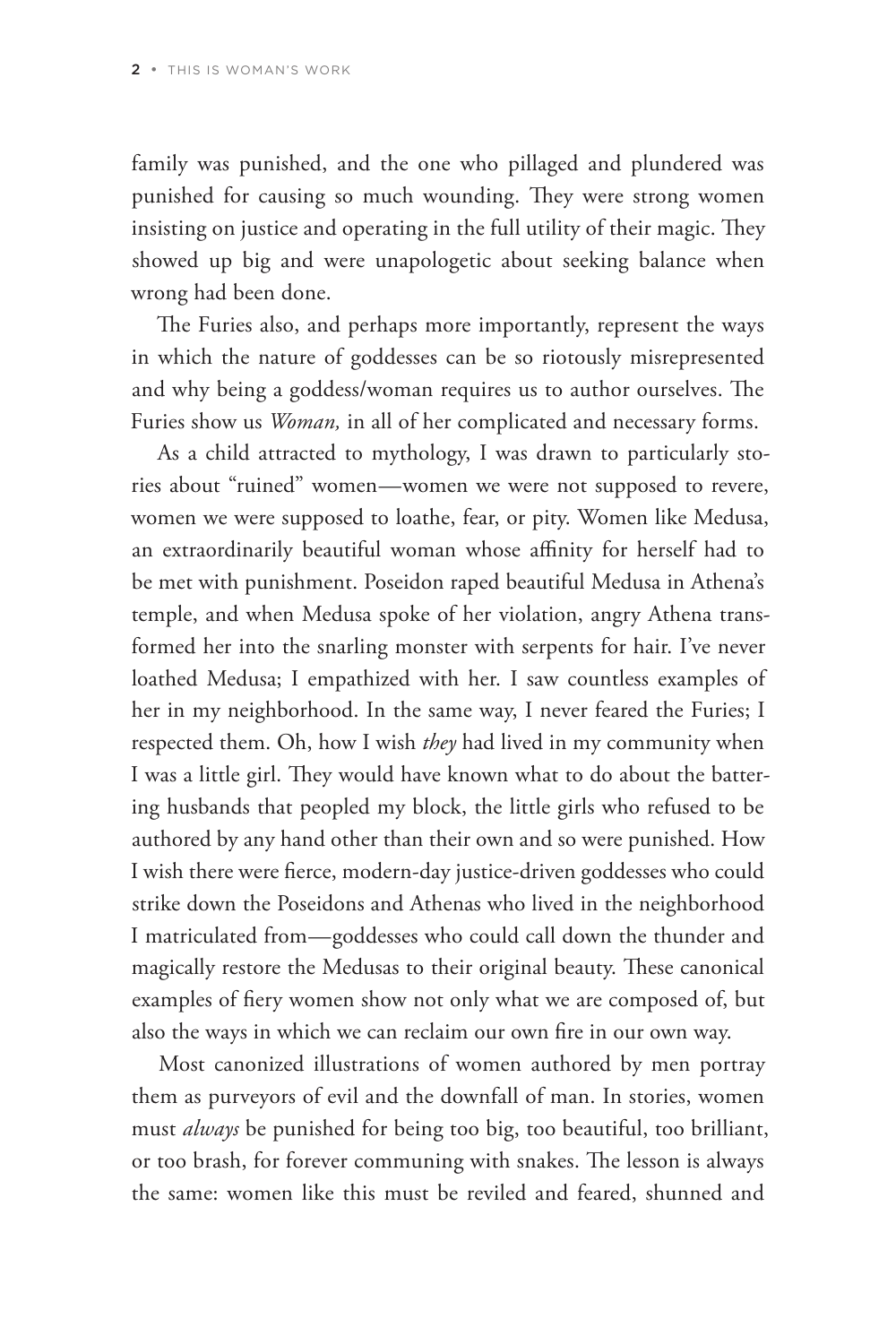shuttered. Yet I am inclined to bring those women into my family and add my name to the list of those with wings and rage and a wide capacity for self-definition. They are all welcome here.

To author ourselves, to own the expanse of our voices and our stories, is critical for us as women. We are the utterance of so many unclaimed hallelujahs rushing suddenly forth to bear witness to the birthing of our names. Many of us, by virtue of birth order, or demographic or cultural identifiers, or societal expectation nonsense, negotiate a context that asks our voices to be softer, our beauty to be dim. To regain access to our wide and widest selves, we must recognize that our identities are supposed to be in our handwriting. The only permission you need comes from you.

How do we do all of this magical transformational work? It's not so easy. I know that. In order to (re)create and define yourself, you first have to *know* yourself. Not the "you" that was handed to you by your parents, your community, your friendships, your schools and communities, your lovers, your spouses. I am talking about the complete you that can only be accessed by an inward journey.

This getting to know yourself might sound like metaphysical hooey, but it is, in fact, a stunning act of bravery. It is no small thing, the business of knowing yourself. Because women show up in the world in myriad ways. And like the Furies, we have many different, complicated, and sometimes contradictory forms; we have been misappropriated and misnamed from the outside and from the inside. And to fully know yourself is to reckon with *all* of these forms, all of these incarnations of womanness—to embrace, finally, the community of women that lives in all of us. For me, that journey necessitated that I identify myself for myself. That is what I hope this book can guide you to do.

This book is seeking to inspire wider conversations about womanness and the authorship of the self. For me, clarity came most profoundly when I took an aerial view of the feminine template as *I* had experienced it, and I acknowledged that there were observable patterns of behavior that kept showing up for me and for the women in my life.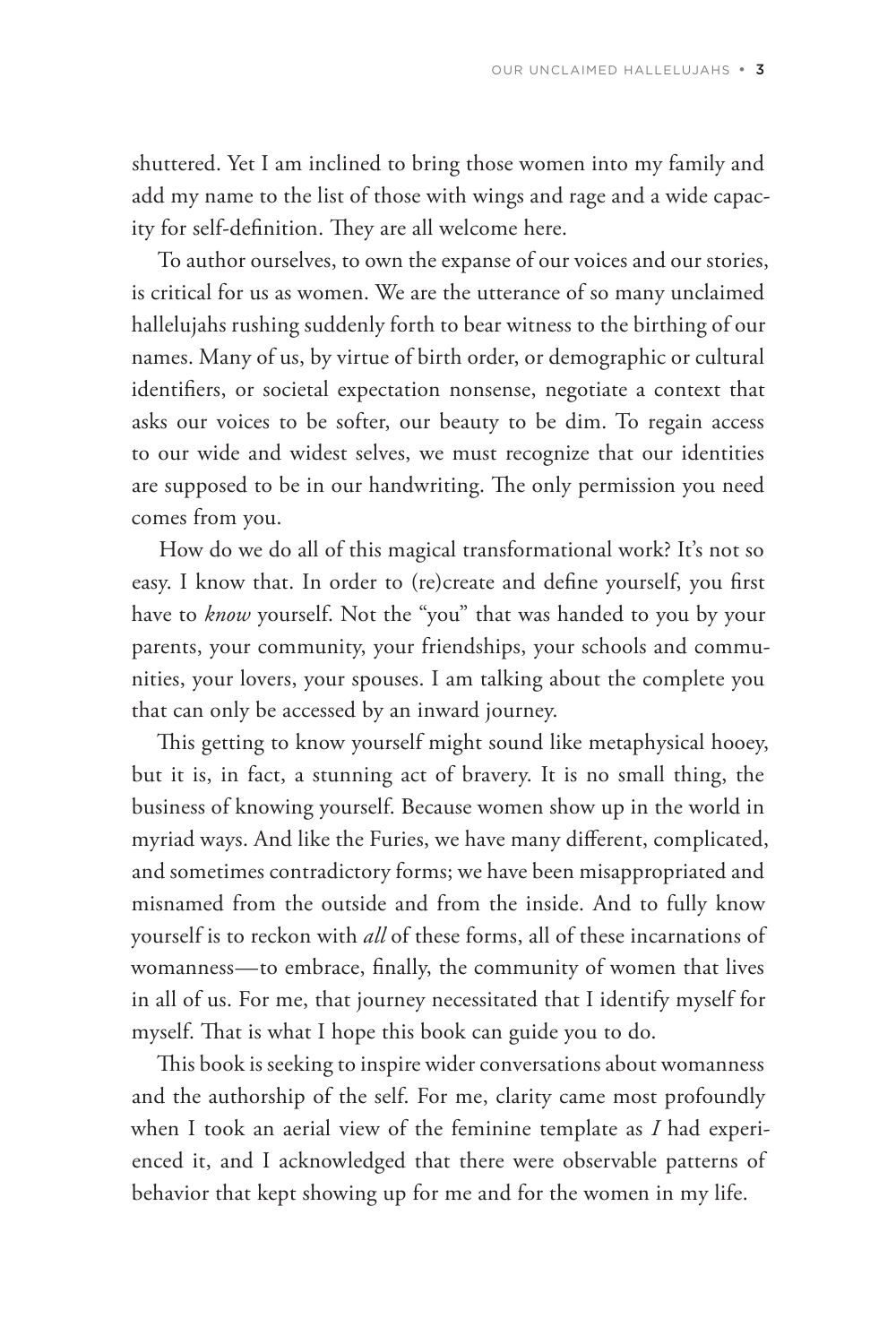When I studied Jungian psychology, I was fascinated by what Carl Jung had to say about archetypal behavior and how instructive it can be. I also noticed that his treatment of these archetypes did not quite capture all that I had either seen or been. Therein begins the reckoning. I do work well with thinking about these archetypes; these ways of knowing, these ways of positioning ourselves on the planet, what purposes they serve and in what ways they can hinder us.

I started naming them for myself about ten years ago. At first, the list was a comfortable one. I was deliberate about avoiding ones that caused me discomfort, either because they seemed to be anathema to what I thought I wanted to validate, or because they represented an old wound for me. But then it changed. If my truth was that I, as a woman, am vast and comprised of much, then to limit my interaction to just some of their many forms, in the interest of being "right" about things, was counterproductive and hypocritical. I couldn't live with that. So I made myself more available to the conversation.

Part of how I accomplished that was to think about things empathetically and to pay greater attention to the things that created dis-ease for me, and to try to hunt down *why* my response was what it was. Before I knew it, I was dealing in the repressed parts of my psyche. I had also inherited some languageless self-loathing that I did not even know was there until I dug a bit and risked the discomfort. Reckoning with the archetypes changed the way I came to view myself and define myself, because I saw myself in each one. Some more than others to be sure, but they were all belonging to me. That fact opened up important conversations about limiting beliefs and how predispositional thoughts can keep us from ourselves for a very long time.

Each chapter of this book introduces you to an archetype, named and described as I have come to know her. My hope is that I did not superimpose myself too much on the treatment of each archetype, but rather give them all a wide enough consideration to allow you to experience them in your own way (which is the point, really). Each chapter also includes writing exercises to help you become more acquainted with the archetype and how you interact with her.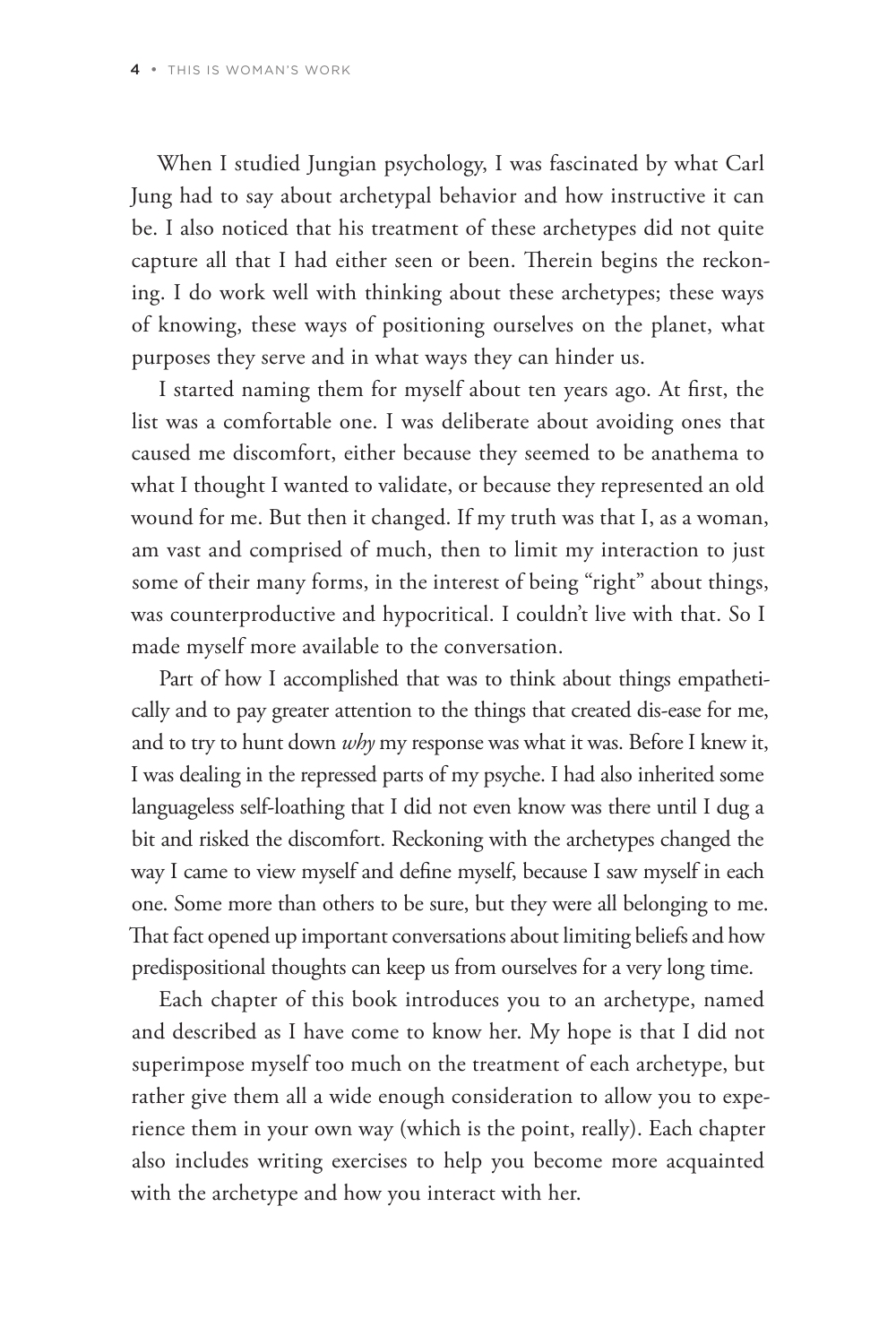Why writing exercises? What is it about writing that fuels an appropriate reckoning? For me, writing is a meditation. It is a form of self-expression that, when engaged deliberately, offers a way in to the parts of yourself that you are, perhaps, unaware of.

Writing also asks us to grapple with and have an intentional relationship with language. This is a critical relationship because language creates pictures in your head, and those pictures, when strung together, create a reality for you—one that you consent to. I have discovered that because so many of us do not have a deliberate relationship with language, the words we use and the pictures they create are sometimes devastating to our development. In other words, if the language I am using is designed to keep me small, then I will be small. And because I don't realize language is the carrier, I can be poised miserably in an undeclared life and participate every day in my own marginalization unknowingly.

Writing holds up a mirror. It shows you your own subconscious. In my experience, many people are interested in being right about their worldview and not having their paradigm disrupted by anything, even if the paradigm they have is damaging to them. When you write, you invite your hidden parts to dance. You invite them into the room. They start to take up space on the page. After a while, you will start to notice things about your language and even how hard you are working to not tell the *whole* truth. There is an inclination to self-protect when we are approaching the kind of clarity that can make us change our perspectives. The writing exercises are designed to help you navigate that clarity and the potential change in perspective in a way that keeps you safe, yes, but keeps you honest too.

Writing has been, for me, the thing that catalyzed my being whole, my positioning myself in the world the way I wanted to be, with real deliberation. Writing then, is about the insistence of myself, the naming of myself, the claiming of myself, and the defense of myself. So even if you do not regard yourself as a writer in the first degree, even if the writing feels a bit foreign to you, I invite you to *try anyway.*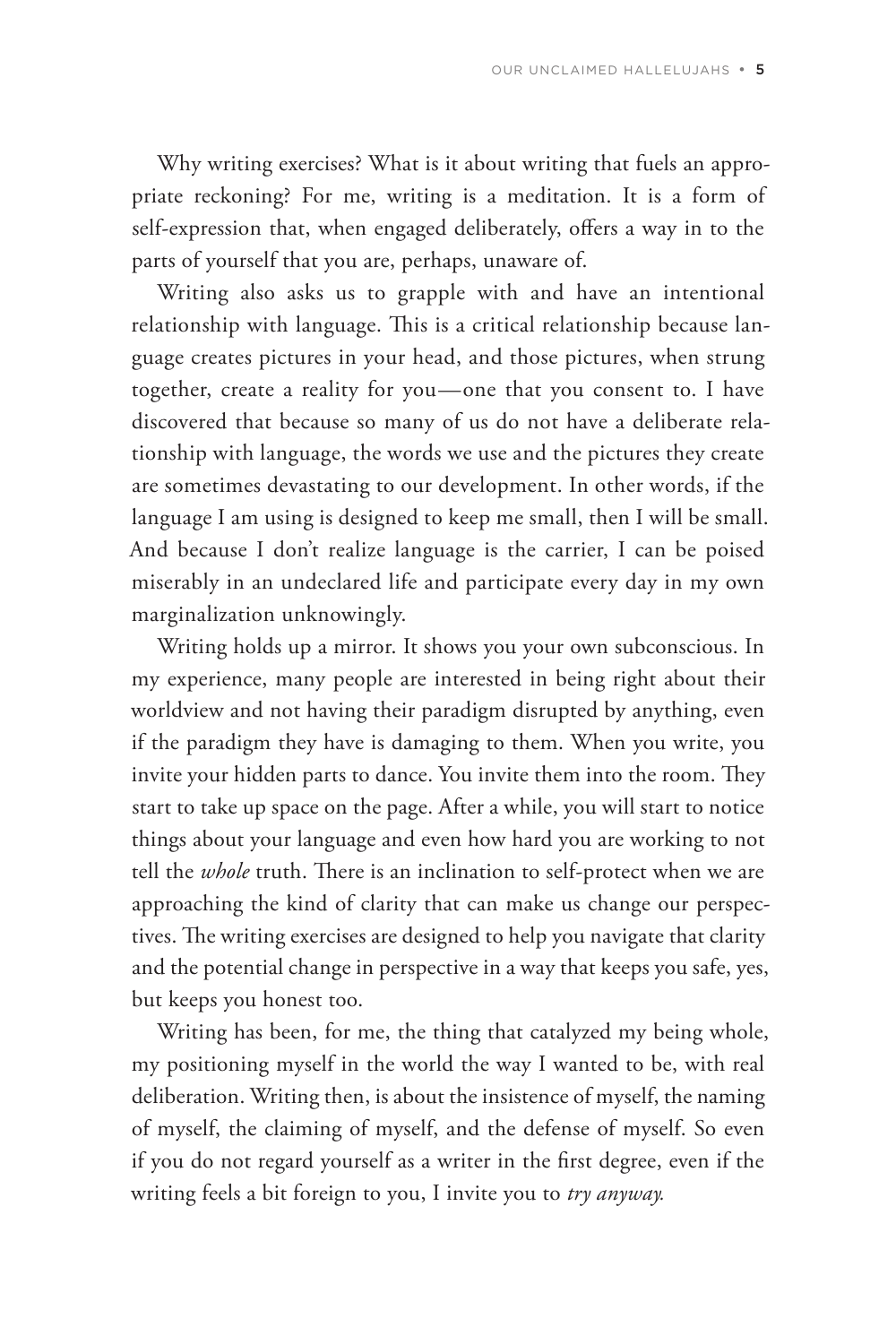I have not learned nearly as much about myself when I was interested only in remaining comfortable. You have all of this data about what you are like and what the world is like when you operate from comfort. You might as well find out what you are like and what the world looks like when you risk discomfort. I mean this both in terms of the inward exploration of yourself via the writing and the engaging of *all* the archetypes, especially the ones you may not have fully embraced yet.

There were things I did not know I knew until I started writing this book. For example, I was excited to write about the Rebel Woman, with whom I believed I identified with entirely, but loathe to write about the Willing Woman. The Willing Woman, for me, looked like brokenness. She looked like a white flag. She looked like a victim. Whereas the Rebel Woman looked like strength; she looked like fight. She looked like necessary resistance. And, for most of my life, she looked like me. I was certain I knew how I felt about each of them. And then I started writing, and everything changed. My absurd streak of idealism and perfectionism needed to be interrupted, and it has been. The masonry of what I believed about womanness was toppled by my willingness to look at it—all of it—another way, with another lens and a wider understanding. I'm grateful for that.

You might encounter archetypical behaviors within you that do not necessarily match up to the archetypes you thought you most identified with. And that's okay. It's better than okay—it's transformational. Let it be. Let that new awareness have residence within you. Write down what makes you most uncomfortable about the discovery. What is at risk for you if you engage this archetype? What might this new awareness teach you about yourself and how you have been processing? Remember, you cannot really have authorship of yourself unless and until you *know* yourself—and that means *all* of yourself.

If you find that there is an archetype that you don't think applies to you at all, one of two things could be happening. First, you could be in projection. Our ideas about a thing are not necessarily the reality of the thing. The only way to know for sure is to engage it fully. If you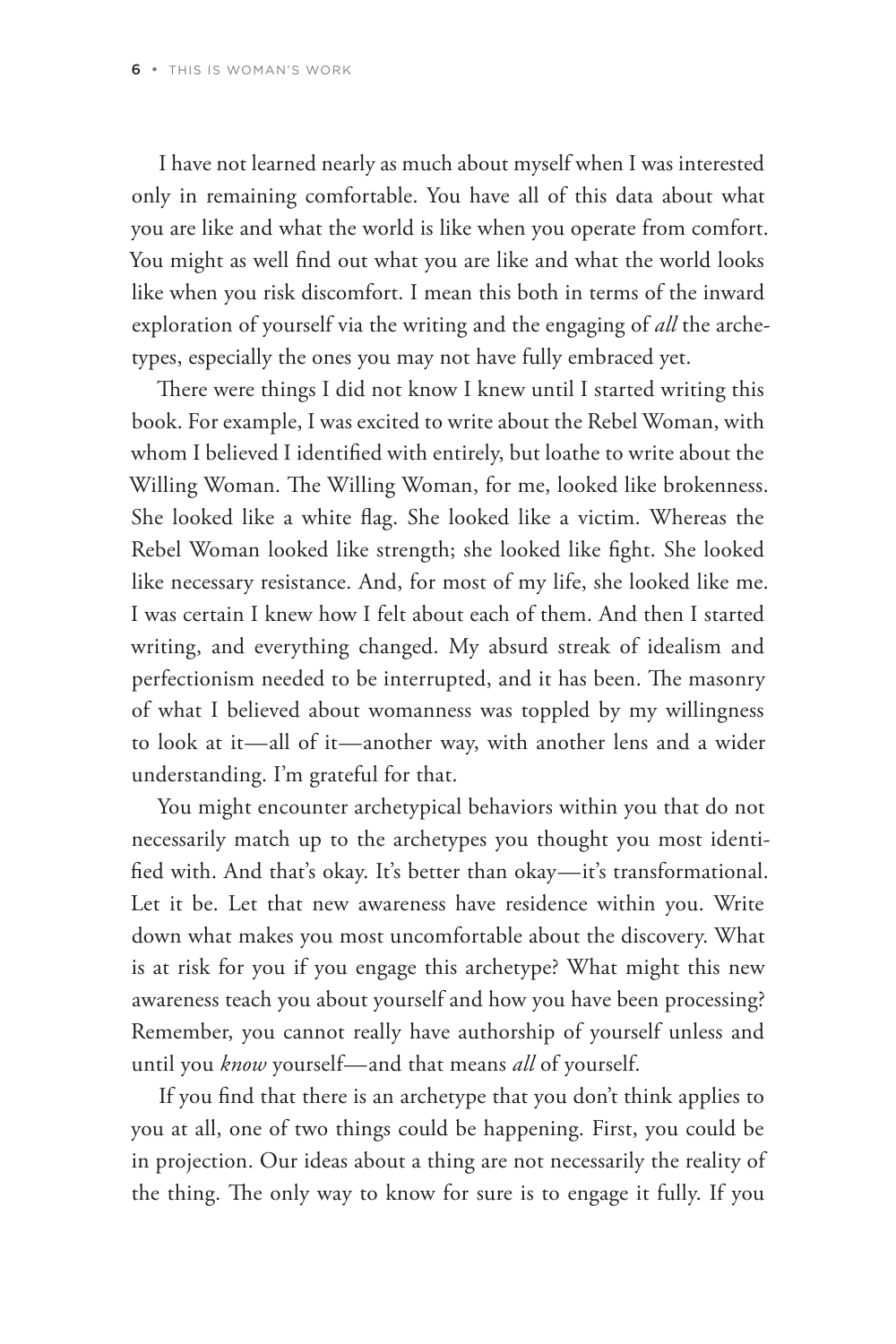are having a big reaction to one of the archetypes, and perhaps that big reaction looks like an intense desire to avoid her, it is likely that you are operating from projection or, as was mentioned before, an old wound. But the only way to have access to the clarity is to go through the experience. It is also possible that archetypes that do not have resonance with you are more like distant cousins than sisters and mothers for you. And that's okay. You are still relative to them. We all share blood and bone with each archetype to varying degrees.

You may also have the experience of reading this book and feeling like there are some archetypes missing from the photo album of womanness *you* have come to known. And that's okay too. Remember, what is offered here is not exhaustive, but it is demonstrative of *my* experience. It should, in no way, invalidate your own. With the archetypes, I tried to capture the energy patterns that I have experienced and or observed most pervasively, with the understanding that the list is by no means exhaustive. There could easily be fifty more. We are that large, larger even. This work is about *my* truth, not necessarily *the* truth. And I offer it as a means to help you find and navigate *your* truth.

Owning your narrative requires stillness. Stillness and quietness are opportunities to empty out and to sit in that emptiness until the sound of your true voice comes flooding in, to refuse to speak until you are sure that you're doing so as *yourself.* Any time you are creating, the universe opens up to make space for you. In other words, the universe will support your efforts to define/create/author your identity. This is not meant to be romantic language, because, while things show up to support your inward journey, other things will absolutely show up to challenge it. Do not lament that. There is balance in that, and I believe in balance. Besides, in my experience, we learn more from conflict than confluence.

The art of self-creating and self-exploration is a ritual—the deepest kind if you mean it. If you're willing to be still enough. If you're willing to be empty. If you're willing to be full. If you're willing to stand in the gales of your own desires and say, "I want" and "I need." If you're willing to open your mouth and let the daylight in. Let this book be a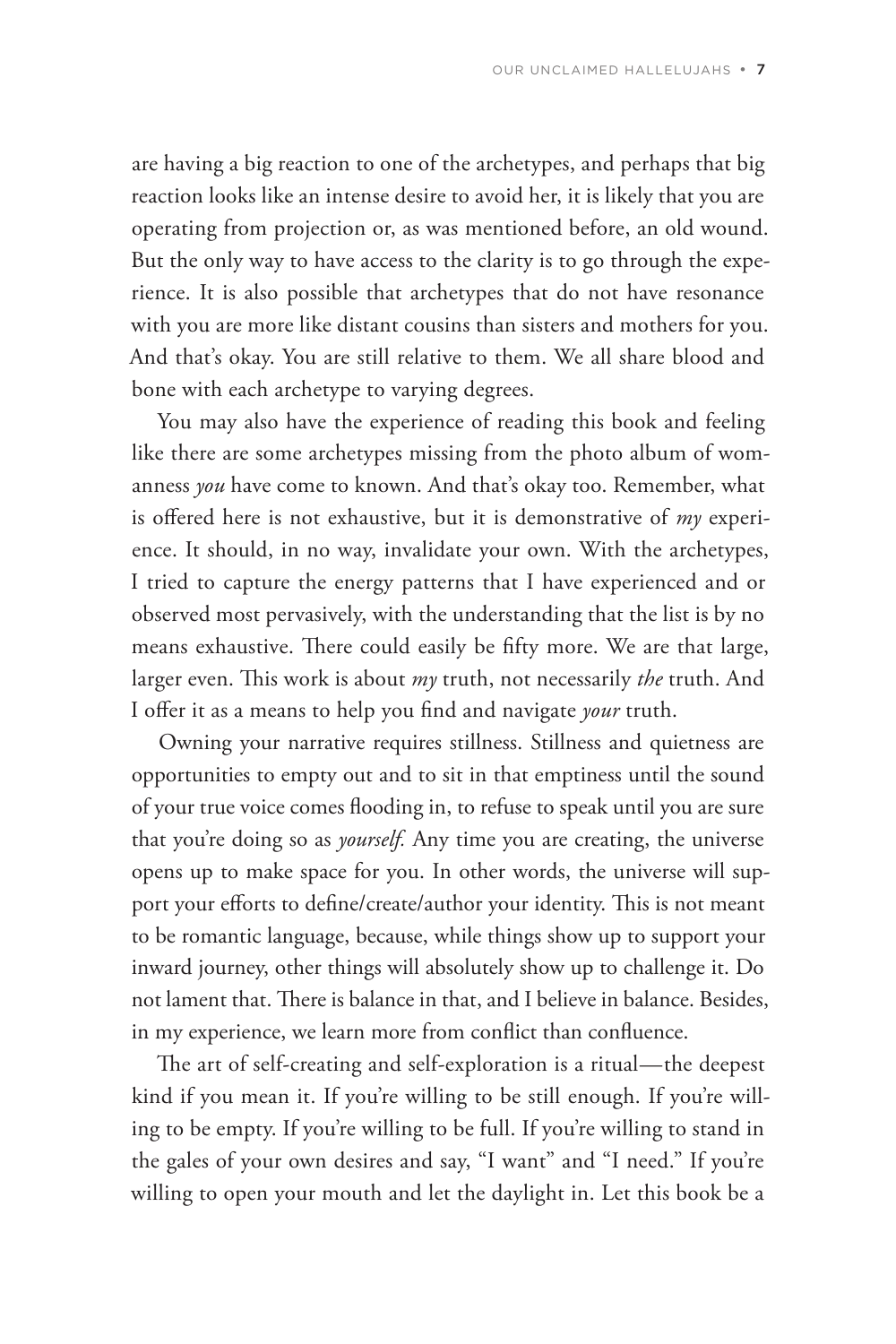guide. Come ready to name yourself, come with questions, come with clarity, come see what you have done with the cracking crimson of your coliseum heart.

My hope is that this book can be a tool, a useful guide, a way forward for women who are ready to spring into the fullness of themselves. My hope is that there is fire enough in you to light the altar of your heart, of your becoming.

You are invited. You are welcome. You have *always* been welcome. This is a reckoning. This is where the light is located, where the wild in you is kept. This is where the fire, your fire, your *fury,* is to be found.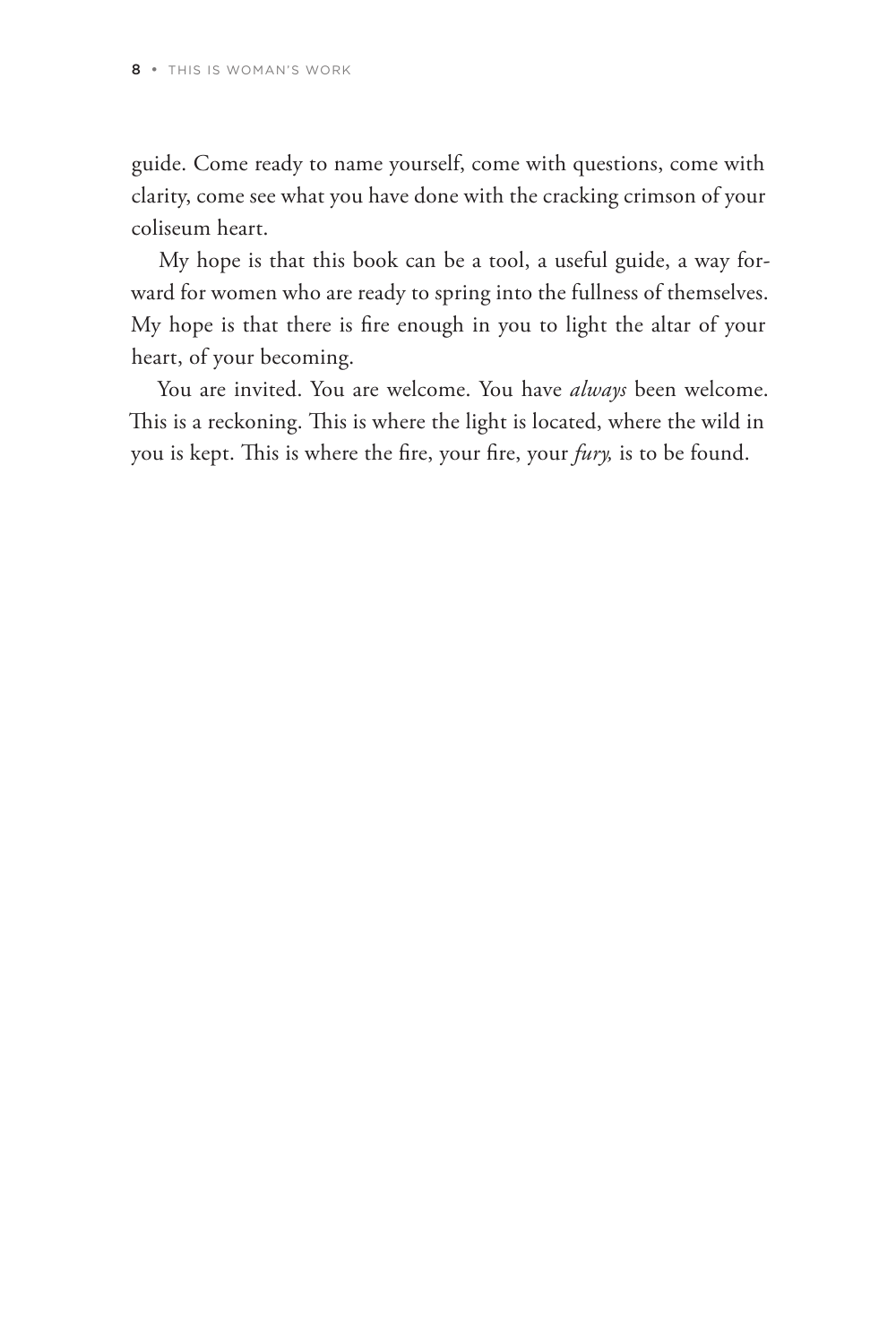### The **Shadow** Woman

*She cannot wait to be born. She is always waiting to be born.*

Pulled up from dust You are at home with secrets . . .

A nighttime quiver

A hacked up midnight

The growl we keep In the dark and low places We cannot bear to name

An old familiar knowing We turn away from every morning

Shadow Woman clutching your blackness So tight . . .

You are all that is left

Of the longing